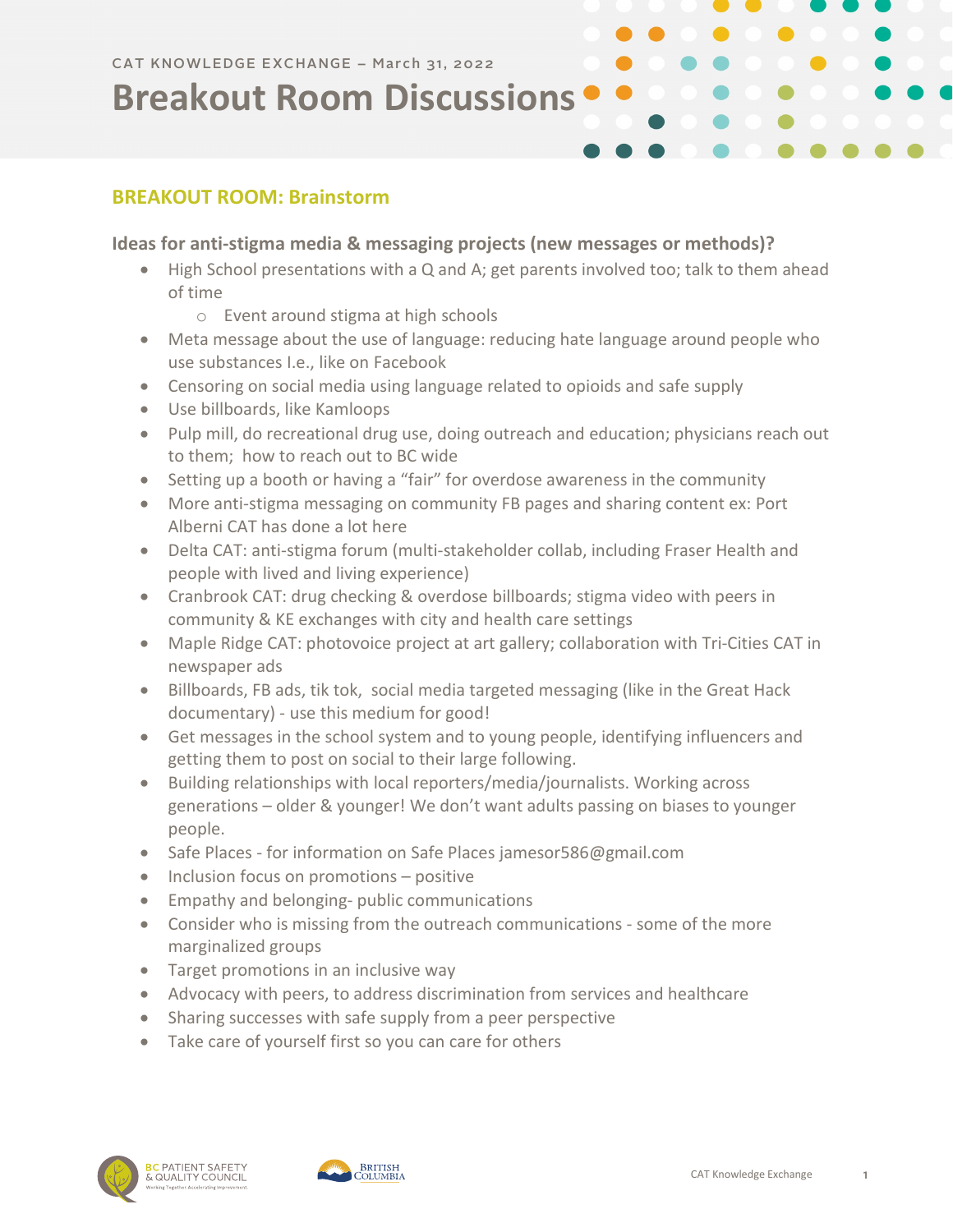## **Breakout Room Discussions**

- Cowichan CAT joining with other regional CATs on social media campaign on Bill C-216 promotion and anti-stigma efforts- sharing our knowledge and strengths as a group
	- $\circ$  Support Gord Johns private member's bill to decriminalize Bill C-216. There is a LeadNow petition - <https://you.leadnow.ca/p/endoverdose>
	- o Bill C-216<https://www.parl.ca/DocumentViewer/en/44-1/bill/C-216/first-reading>
- Kandu CAT partnerships with other organizations including doctors, MSTH, Elders on anti-stigma video (12 minutes)- different backgrounds with the same cause
- Cowichan CAT meeting with freelance journalists to change the messaging around supportive housing initiatives- change/add the narrative from negative and sensational to positive and inspirational
- Trail CAT found funding for social media person focusing on anti-stigma work- Facebook and Instagram
- REDUN using a variety of methods: open conversations with the community, sharing stories, PhotoVoice project, open to any and all ways to reach people
- Penticton CAT working with SOLE (South Okanagan Lived Experience) Peers raising awareness of drug addiction, mental illness, homelessness, etc.
- Safe injection bus reduces street use; a few safe injection sites; drug testing, etc.
- Trail CAT has a campaign called Respect & Connect: A better community for us all (speaker series, print and social media ads, workshops, Naloxone training, high school project, etc.)
- Learn about resources like MSTH
- Hear from people with lived experience
- Street degree building relations skills, reducing stigma Vandu
- Starting in schools and for those who are entering jobs that mean they will be interacting with people who use substances
- Pressure towards government to make actual real change
- A lot more educating the public
- Having PWLLE share their personal stories and expertise
- Lanyards and Keychains
- Portable Mural movable
- Story Walks
- Collaborate and speak up with authority figures be cooperative, advocating for each other.
- Collaborated with Stepping stones (Local Shelter), and local church did some clean-up projects.
- Connect with the neighborhood
- P.O.P.S Penticton Overdose Prevention Society Bus based mobile OPS.
- Walk with me- partnership in Campbell River Audio Journey/story walks [www.walkwithme.ca](http://www.walkwithme.ca/)